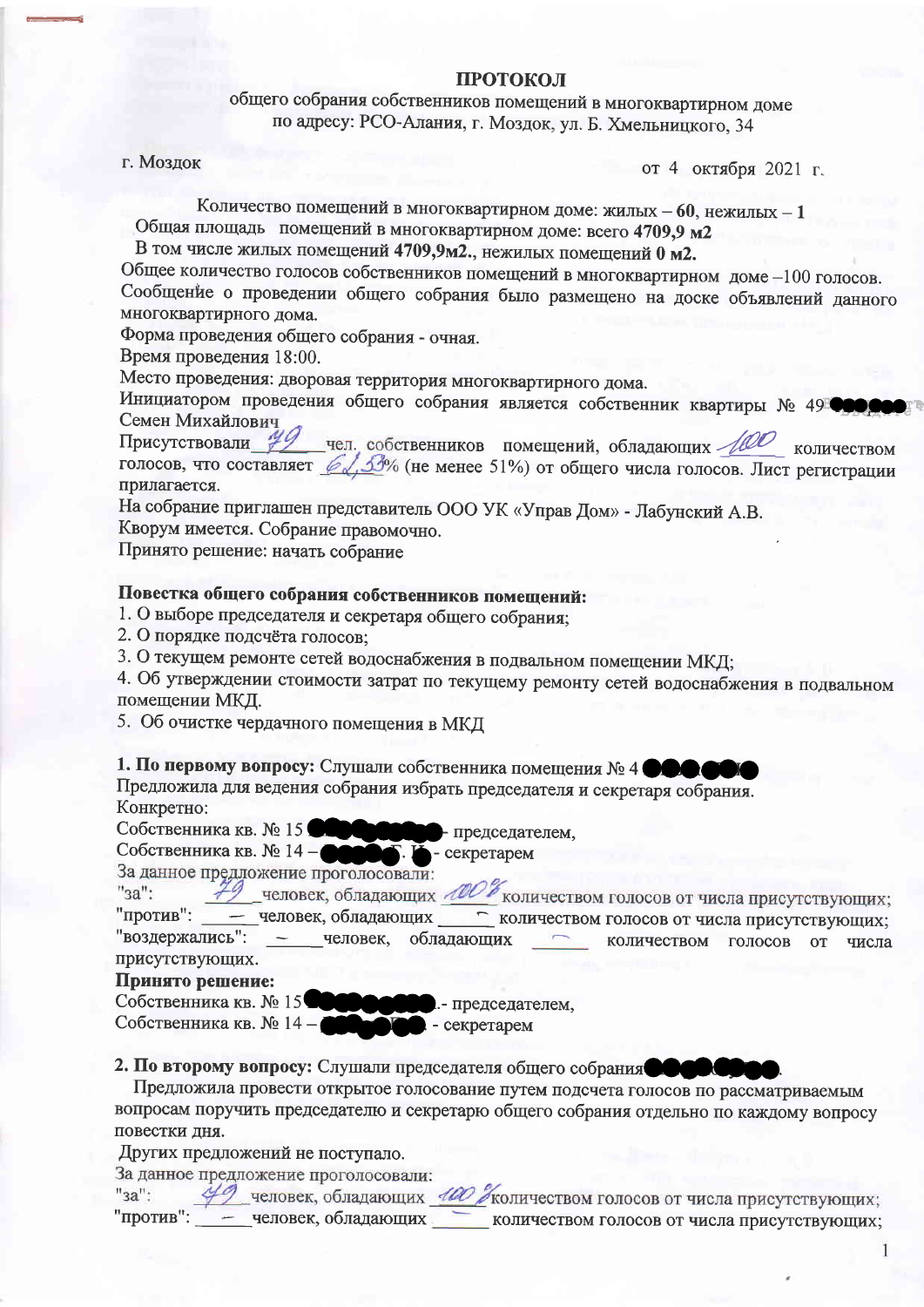"воздержались": - человек, обладающих присутствующих.

Принято решение: Решения принимать открытым голосованием и подсчетом голосов председателем и секретарем общего собрания отдельно, по каждому вопросу.

3. По третьему вопросу: Слушали председателя общего собрания

Сообщила всем собственникам помещений, что в связи с неудовлетворительным состоянием внутридомовых инженерных сетей водоснабжения в подвальном помещении и участившимися аварийными ситуациями на сетях водоснабжения может произойти подтопление основных несущих конструкций многоквартирного дома.

Участившиеся протечки так же влияют на качество подаваемого ресурса (холодную воду). Для бесперебойной поставки рекомендовала утвердить вопрос о срочном проведении работ по текущему ремонту внутридомовых сетей водоснабжения в подвальном помещении МКД.

Слушали собственника кв. № 37

Предложила поручить выполнение работ по текущему ремонту внутридомовых сетей водоснабжения в подвальном помещении МКД организации ООО УК «Управ Дом» с

Других предложений не поступало.

За данное предложение проголосовали:  $"3a"$ 

'против": -

дикиских проголожения. ИЗИ количеством голосов от числа присутствующих; человек, обладающих

количеством голосов от числа присутствующих; воздержались": -человек, обладающих количеством голосов присутствующих. от числа Принято решение:

Произвести замену сетей водоснабжения в подвальном помещении МКД.

Поручить выполнение работ ООО УК «Управ Дом» с привлечением третьих лиц.

# 4. По четвертому вопросу:

Слушали представителя управляющей компании ООО УК «Управ Дом» - Лабунского А.В.

Сообщил собственникам, присутствующим на общем собрании, что примерная расчетная стоимость работ по замене аварийных сетей водоснабжения в подвальном помещении МКД Выступал секретарь собрания

Предложила утвердить примерную расчетную стоимость работ по текущему ремонту сетей водоснабжения в подвальном помещении МКД. Других предложений не поступило.

За данное предложение проголосовали:

редложение проголосовани.<br>Не человек, обладающих НОГ количеством голосов от числа присутствующих;  $"3a"$ : - человек, обладающих - количеством голосов от числа присутствующих; "против": "воздержались": человек, обладающих количеством голосов от числа присутствующих.

# Принято решение:

Утвердить примерную стоимость проведения работ по замене аварийных сетей водоснабжения в подвальном помещении МКД в размере 300000 руб.

# 5. По пятому вопросу:

Слушали председателя общего собрания собственников помещений

Сообщила, что в связи с запланированным проведением капитального ремонта кровли МКД и рекомендации регионального оператора ФКР-РСО-Алания, перед началом работ собственникам необходимо произвести очистку чердачных помещений от строительного, бытового мусора и

Слушали представителя управляющей компании ООО УК «Управ Дом» - Лабунского А.В.

Сообщил собственникам, присутствующим на общем собрании, что примерная расчетная стоимость работ по очистке чердачного помещения составит 120000 руб. Выступал собственник кв. № 37